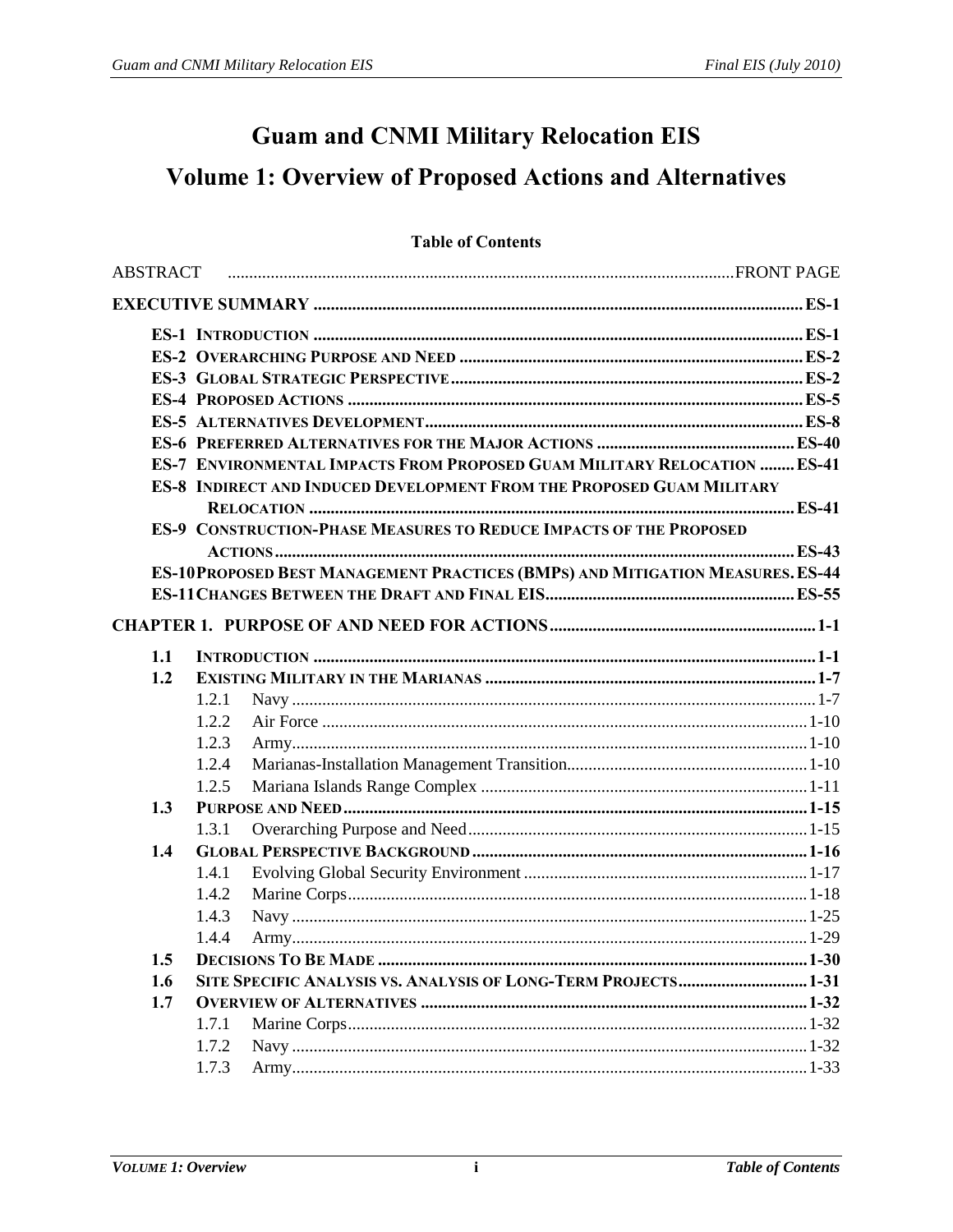| 1.8  |       | NATIONAL ENVIRONMENTAL POLICY ACT AND EXECUTIVE ORDER 12114             |  |
|------|-------|-------------------------------------------------------------------------|--|
|      |       |                                                                         |  |
|      | 1.8.1 |                                                                         |  |
|      | 1.8.2 |                                                                         |  |
|      | 1.8.3 |                                                                         |  |
|      | 1.8.4 |                                                                         |  |
|      | 1.8.5 |                                                                         |  |
|      | 1.8.6 |                                                                         |  |
| 1.9  |       |                                                                         |  |
|      | 1.9.1 |                                                                         |  |
|      | 1.9.2 |                                                                         |  |
|      | 1.9.3 |                                                                         |  |
|      | 1.9.4 |                                                                         |  |
|      | 1.9.5 | Guam and CNMI Local Government and Public Outreach and Involvement 1-43 |  |
| 1.10 |       |                                                                         |  |
|      |       |                                                                         |  |
|      |       |                                                                         |  |
| 1.11 |       |                                                                         |  |
|      |       |                                                                         |  |
| 2.1  |       |                                                                         |  |
|      | 2.1.1 |                                                                         |  |
|      | 2.1.2 |                                                                         |  |
|      | 2.1.3 |                                                                         |  |
|      | 2.1.4 |                                                                         |  |
| 2.2  |       |                                                                         |  |
|      | 2.2.1 |                                                                         |  |
|      | 2.2.2 |                                                                         |  |
|      | 2.2.3 |                                                                         |  |
|      | 2.2.4 |                                                                         |  |
| 2.3  |       |                                                                         |  |
|      | 2.3.1 |                                                                         |  |
|      | 2.3.2 |                                                                         |  |
|      | 2.3.3 |                                                                         |  |
|      | 2.3.4 |                                                                         |  |
|      | 2.3.5 |                                                                         |  |
| 2.4  |       |                                                                         |  |
|      | 2.4.1 |                                                                         |  |
|      | 2.4.2 |                                                                         |  |
|      | 2.4.3 |                                                                         |  |
|      | 2.4.4 |                                                                         |  |
| 2.5  |       |                                                                         |  |
|      | 2.5.1 |                                                                         |  |
|      | 2.5.2 |                                                                         |  |
| 2.6  |       |                                                                         |  |
| 2.7  |       |                                                                         |  |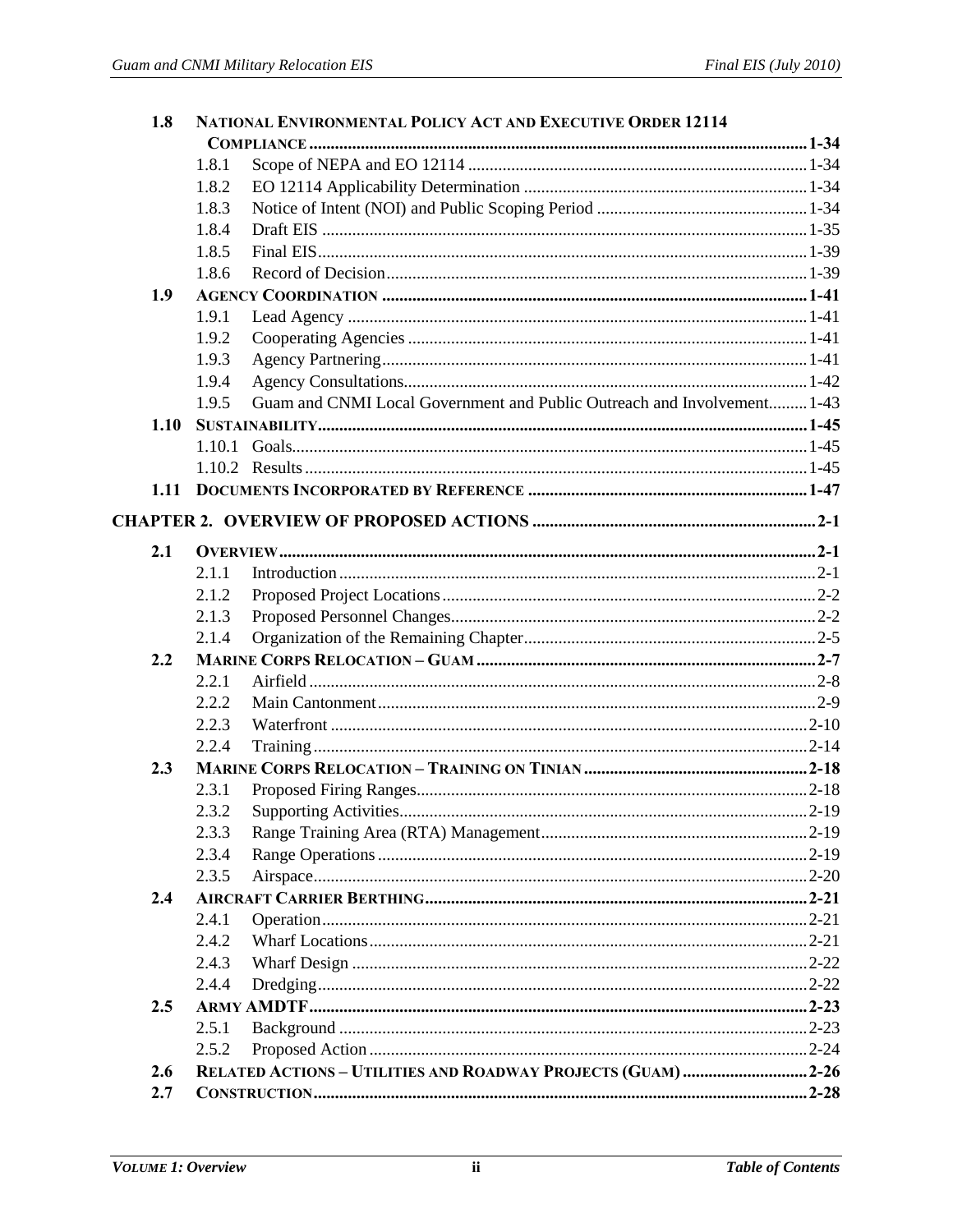|     | 2.7.1 |                                                                               |  |
|-----|-------|-------------------------------------------------------------------------------|--|
|     |       |                                                                               |  |
| 3.1 |       |                                                                               |  |
| 3.2 |       |                                                                               |  |
|     | 3.2.1 |                                                                               |  |
|     | 3.2.2 |                                                                               |  |
|     | 3.2.3 |                                                                               |  |
|     | 3.2.4 |                                                                               |  |
|     | 3.2.5 | Additional Projects Required for Marine Corps Relocation - Guam3-8            |  |
| 3.3 |       | MARINE CORPS RELOCATION - TRAINING ON TINIAN (VOLUME 3)3-10                   |  |
|     | 3.3.1 |                                                                               |  |
|     | 3.3.2 |                                                                               |  |
|     | 3.3.3 |                                                                               |  |
| 3.4 |       |                                                                               |  |
|     | 3.4.1 |                                                                               |  |
|     | 3.4.2 |                                                                               |  |
| 3.5 |       |                                                                               |  |
|     | 3.5.1 |                                                                               |  |
|     | 3.5.2 |                                                                               |  |
|     | 3.5.3 |                                                                               |  |
|     | 3.5.4 |                                                                               |  |
|     | 3.5.5 | Weapons Emplacement Alternatives (Analysis in Classified Appendix) 3-22       |  |
|     | 3.5.6 |                                                                               |  |
| 3.6 |       |                                                                               |  |
|     | 3.6.1 |                                                                               |  |
|     | 3.6.2 |                                                                               |  |
|     | 3.6.3 |                                                                               |  |
|     | 3.6.4 |                                                                               |  |
|     | 3.6.5 |                                                                               |  |
|     |       |                                                                               |  |
|     |       |                                                                               |  |
| 4.2 |       |                                                                               |  |
| 4.3 |       |                                                                               |  |
|     | 431   |                                                                               |  |
|     | 4.3.2 |                                                                               |  |
|     | 4.3.3 |                                                                               |  |
| 4.4 |       |                                                                               |  |
| 4.5 |       | <b>ADDITIONAL SURVEYS OF CORAL REEFS IN APRA HARBOR AND SOUTHERN GUAM 4-4</b> |  |
| 4.6 |       |                                                                               |  |
|     | 4.6.1 | Photographic Percent Coral Cover (Method Used by DoD at Apra Harbor) 4-5      |  |
|     | 4.6.2 | In Situ Quadrat Method (As Proposed by Federal Resource Agencies)  4-5        |  |
| 4.7 |       |                                                                               |  |
| 4.8 |       |                                                                               |  |
| 4.9 |       |                                                                               |  |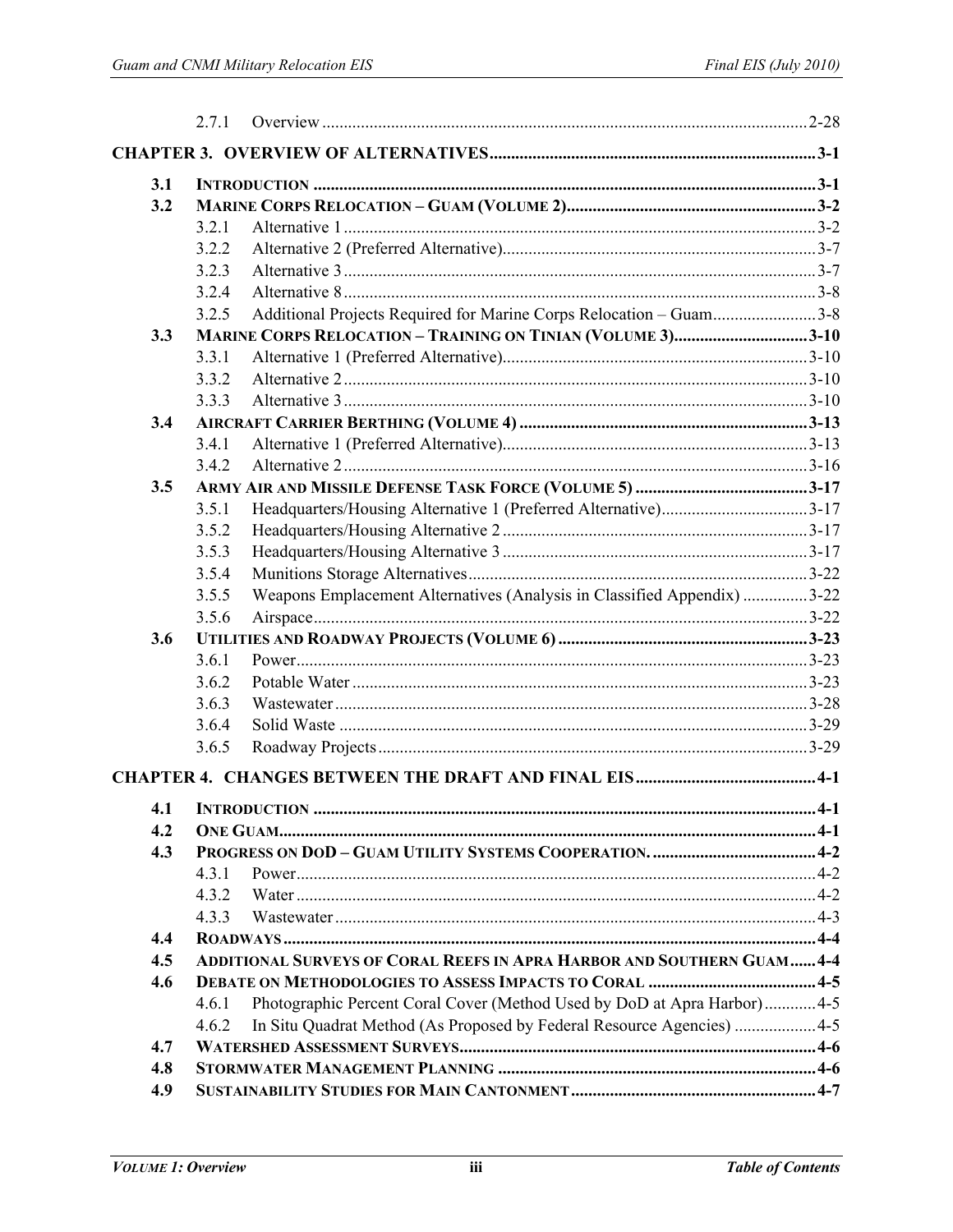| 4.11<br>4.12<br>CEQ DRAFT MONITORING GUIDANCE AND GUIDELINES ON GLOBAL CLIMATE<br>4.13<br><b>INTRODUCTION TO INDIRECT AND INDUCED IMPACTS ON DEVELOPMENT4-10</b><br>4.14<br>WORKFORCE HOUSING: AN INDIRECT IMPACT OF THE PROPOSED ACTION 4-11<br>4.15 |
|-------------------------------------------------------------------------------------------------------------------------------------------------------------------------------------------------------------------------------------------------------|
|                                                                                                                                                                                                                                                       |
|                                                                                                                                                                                                                                                       |
|                                                                                                                                                                                                                                                       |
|                                                                                                                                                                                                                                                       |
|                                                                                                                                                                                                                                                       |
|                                                                                                                                                                                                                                                       |
|                                                                                                                                                                                                                                                       |
|                                                                                                                                                                                                                                                       |
| 4.15.3 Department of the Navy Contract Provisions for Foreign Workforces4-13                                                                                                                                                                          |
|                                                                                                                                                                                                                                                       |
| 4.15.5 Indirect Impacts of Workforce Housing Projects and Population4-27                                                                                                                                                                              |
| <b>INDUCED GROWTH ASSOCIATED WITH PROPOSED MILITARY RELOCATION</b><br>4.16                                                                                                                                                                            |
|                                                                                                                                                                                                                                                       |
|                                                                                                                                                                                                                                                       |
|                                                                                                                                                                                                                                                       |
|                                                                                                                                                                                                                                                       |
| <b>CONSTRUCTION-PHASE MITIGATION MEASURES TO REDUCE IMPACTS OF</b><br>4.17                                                                                                                                                                            |
|                                                                                                                                                                                                                                                       |
|                                                                                                                                                                                                                                                       |
|                                                                                                                                                                                                                                                       |
|                                                                                                                                                                                                                                                       |
|                                                                                                                                                                                                                                                       |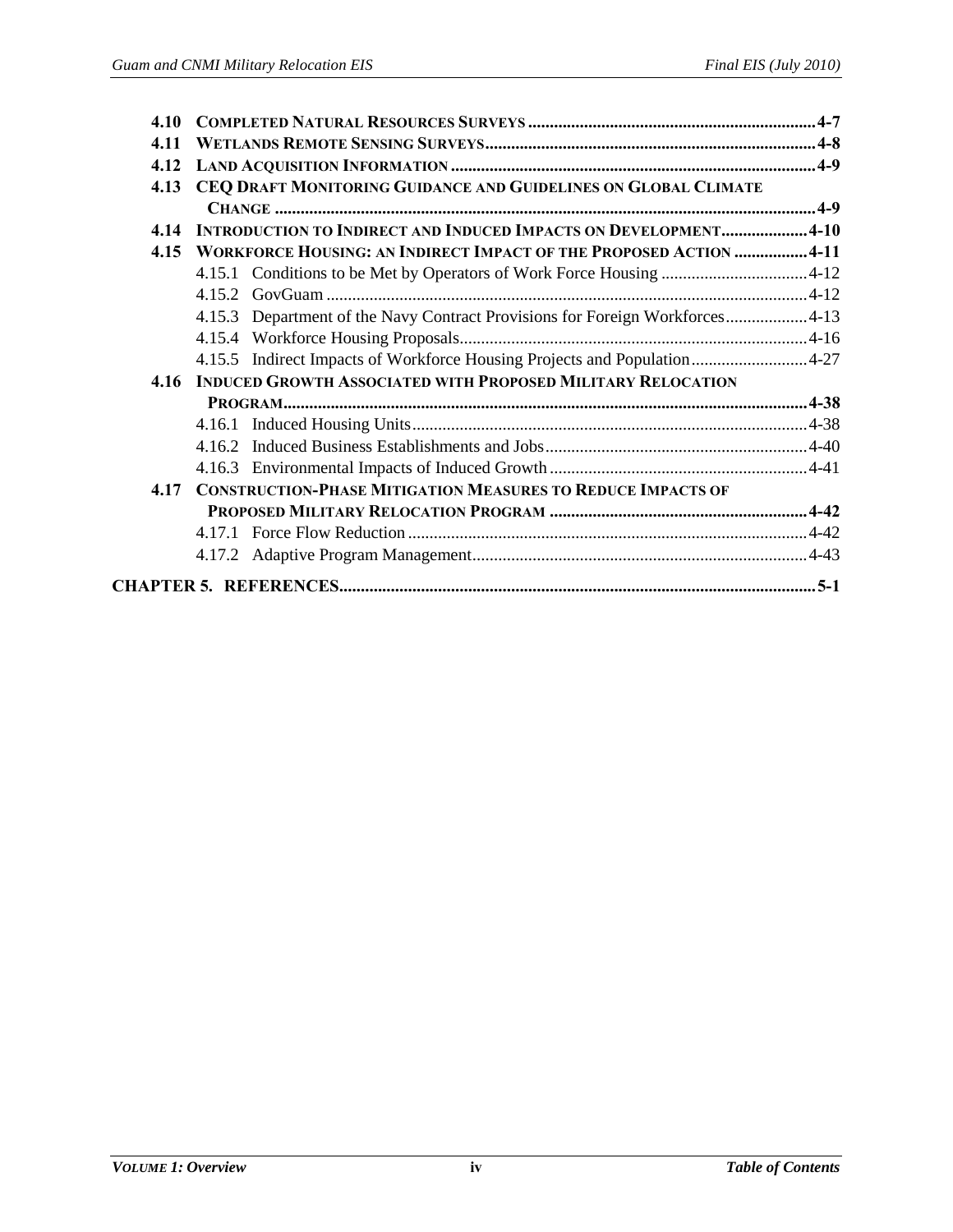### **List of Figures**

| <b>Figure</b><br>Page                                                                               |
|-----------------------------------------------------------------------------------------------------|
|                                                                                                     |
|                                                                                                     |
| Figure ES-2a. Summary of Proposed Action and Alternatives Carried Forward for the Marine Corps      |
|                                                                                                     |
| Figure ES-3a. Summary of Proposed Action and Alternatives Carried Forward for the Marine Corps      |
|                                                                                                     |
| Figure ES-4a. Summary of Proposed Action and Alternative Carried Forward for the Navy Aircraft      |
|                                                                                                     |
| Figure ES-5a. Summary of Proposed Action and Alternatives Carried Forward for the for the Army      |
| Figure ES-6. Volume 6: Related Actions - Utilities and Roadway Projects (Guam) ES-31                |
| Figure ES-6a. Summary of Proposed Action and Alternatives Carried Forward for Utilities, Guam ES-33 |
|                                                                                                     |
|                                                                                                     |
|                                                                                                     |
|                                                                                                     |
|                                                                                                     |
|                                                                                                     |
|                                                                                                     |
|                                                                                                     |
|                                                                                                     |
|                                                                                                     |
| Figure 3.2-2. Summary of Proposed Action and Alternatives Carried Forward for the Marine Corps      |
|                                                                                                     |
| Figure 3.3-2. Summary of Proposed Action and Alternatives Carried Forward for the Marine Corps      |
|                                                                                                     |
| Figure 3.4-2. Summary of Proposed Action and Alternatives Carried Forward for the Navy Aircraft     |
|                                                                                                     |
| Figure 3.5-2. Summary of Proposed Action and Alternatives Carried Forward for the Army Air and      |
| Figure 3.6-1. Volume 6: Related Actions - Utilities and Roadway Projects (Guam) 3-25                |
| Figure 3.6-2. Summary of Proposed Action and Alternatives Carried Forward for Utilities, Guam  3-27 |
|                                                                                                     |
|                                                                                                     |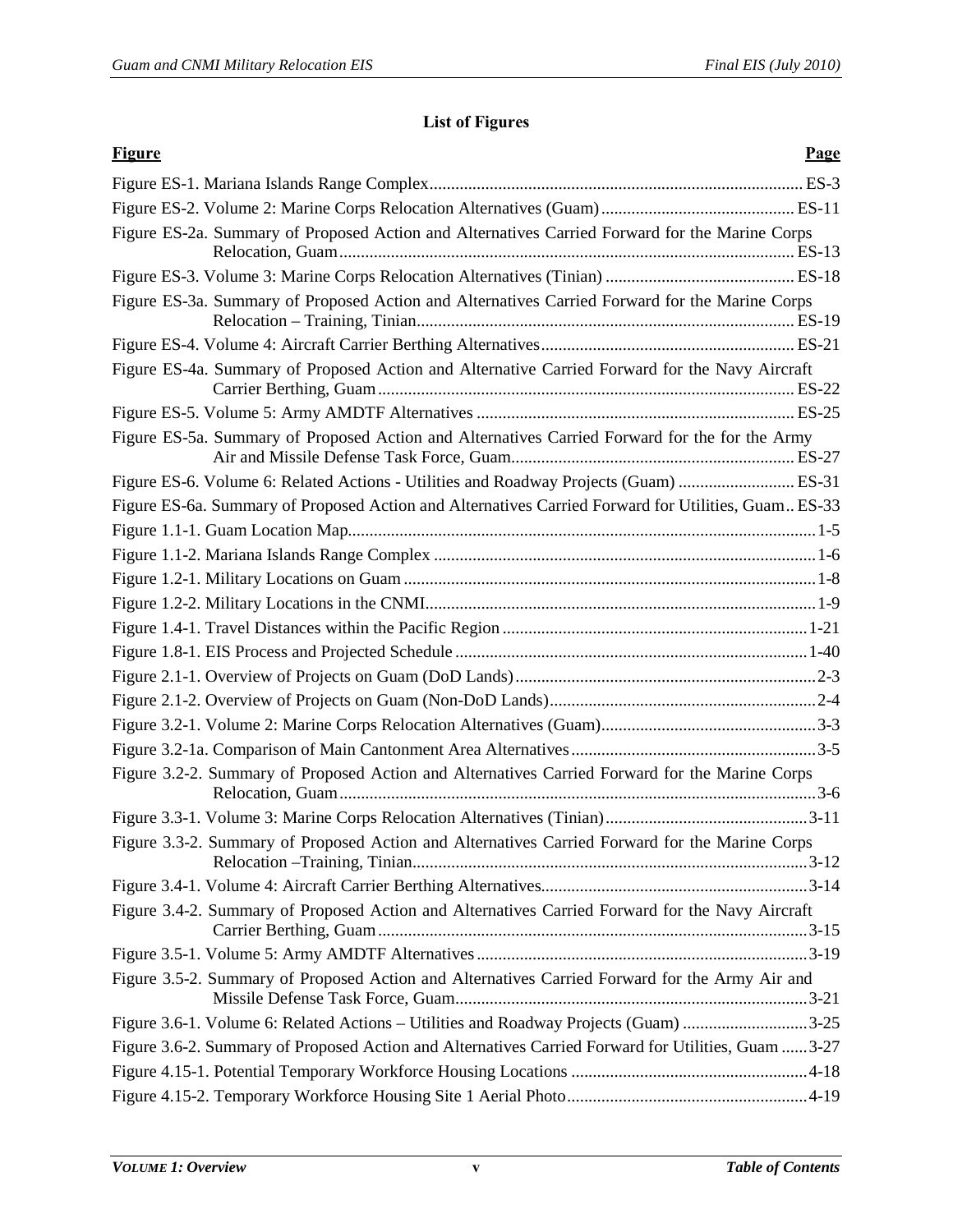| Figure 4.17-1. Population Comparison – Preferred Alternatives vs. Force Flow Reduction vs. |  |
|--------------------------------------------------------------------------------------------|--|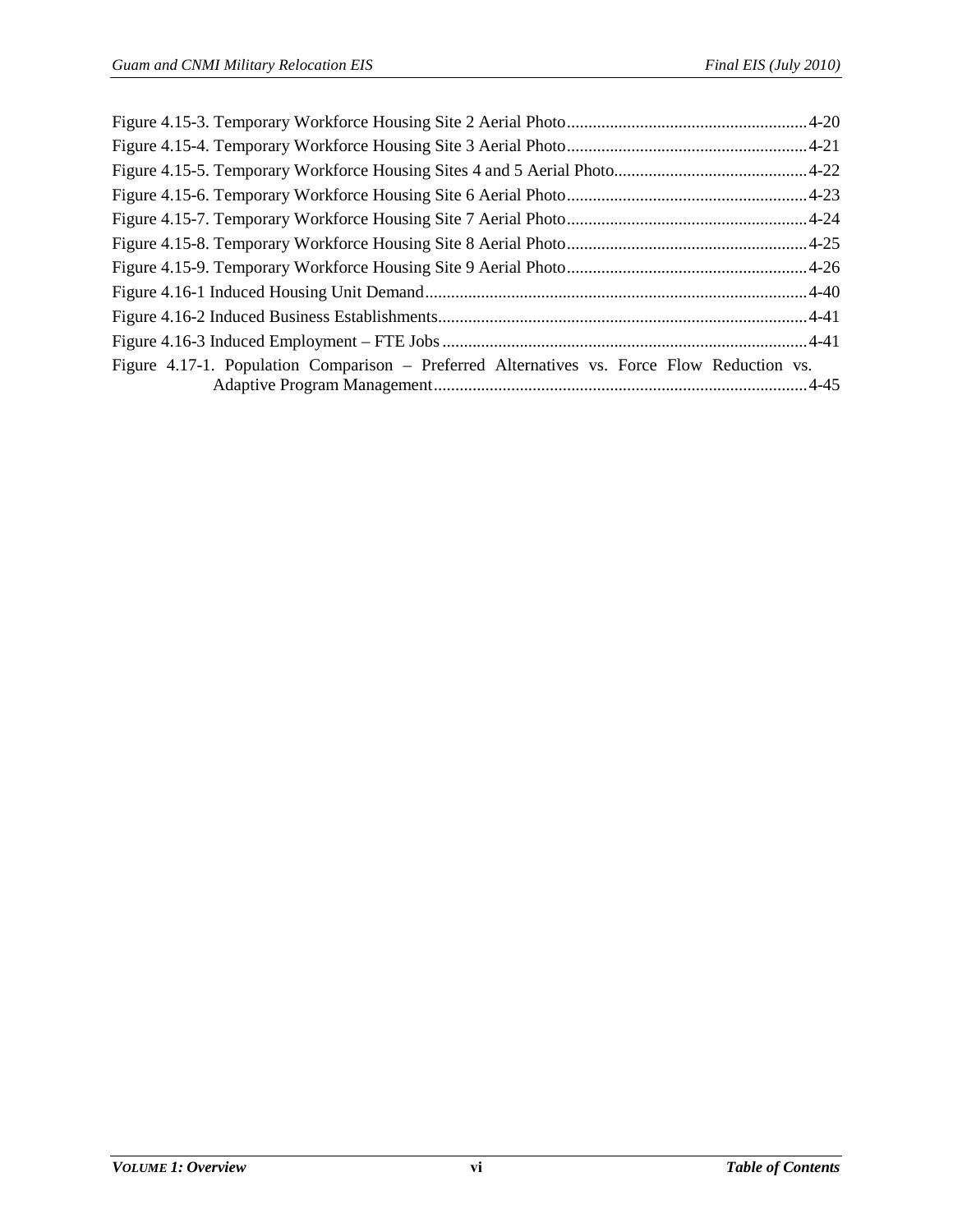#### **List of Tables**

| <b>Table</b><br>Page                                                                               |
|----------------------------------------------------------------------------------------------------|
|                                                                                                    |
| Table ES-2. Estimated Total Population Increase on Guam from Off-Island (Direct, Indirect, and     |
|                                                                                                    |
|                                                                                                    |
| Table 1.4-1. Representative Response Times to Southeast Asia by Air and Sea 1-22                   |
| Table 1.4-2. Representative Response Times to Okinawa and Taiwan within the Western Pacific        |
|                                                                                                    |
| Table 1.8-1. Public Comments Received during the Scoping Process Grouped by Subject Matter and     |
|                                                                                                    |
|                                                                                                    |
|                                                                                                    |
|                                                                                                    |
| Table 2.1-2. Estimated Total Population Increase on Guam from Off-Island (Direct, Indirect, and    |
| Table 2.3-1. Estimated Sorties Associated with the Notional Airlift Requirements2-20               |
|                                                                                                    |
|                                                                                                    |
|                                                                                                    |
|                                                                                                    |
|                                                                                                    |
| Table 2.7-6. Primary Locations of Roadway Widening and Bridge Replacement Construction 2-31        |
| Table 2.7-7. Estimated Total and Off-island Construction Workers Needed for DoD Projects2-33       |
| Table 3.2-1. Summary of Parcels for Each Main Cantonment Alternative (Alternative 2–Preferred) 3-7 |
| Table 4.15-1. Current and Future Locations of Temporary Workforce Housing 4-17                     |
|                                                                                                    |
| Table 4.15-3. Travel Paths to NCTS Finegayan from Proposed Workforce Housing Sites 4-35            |